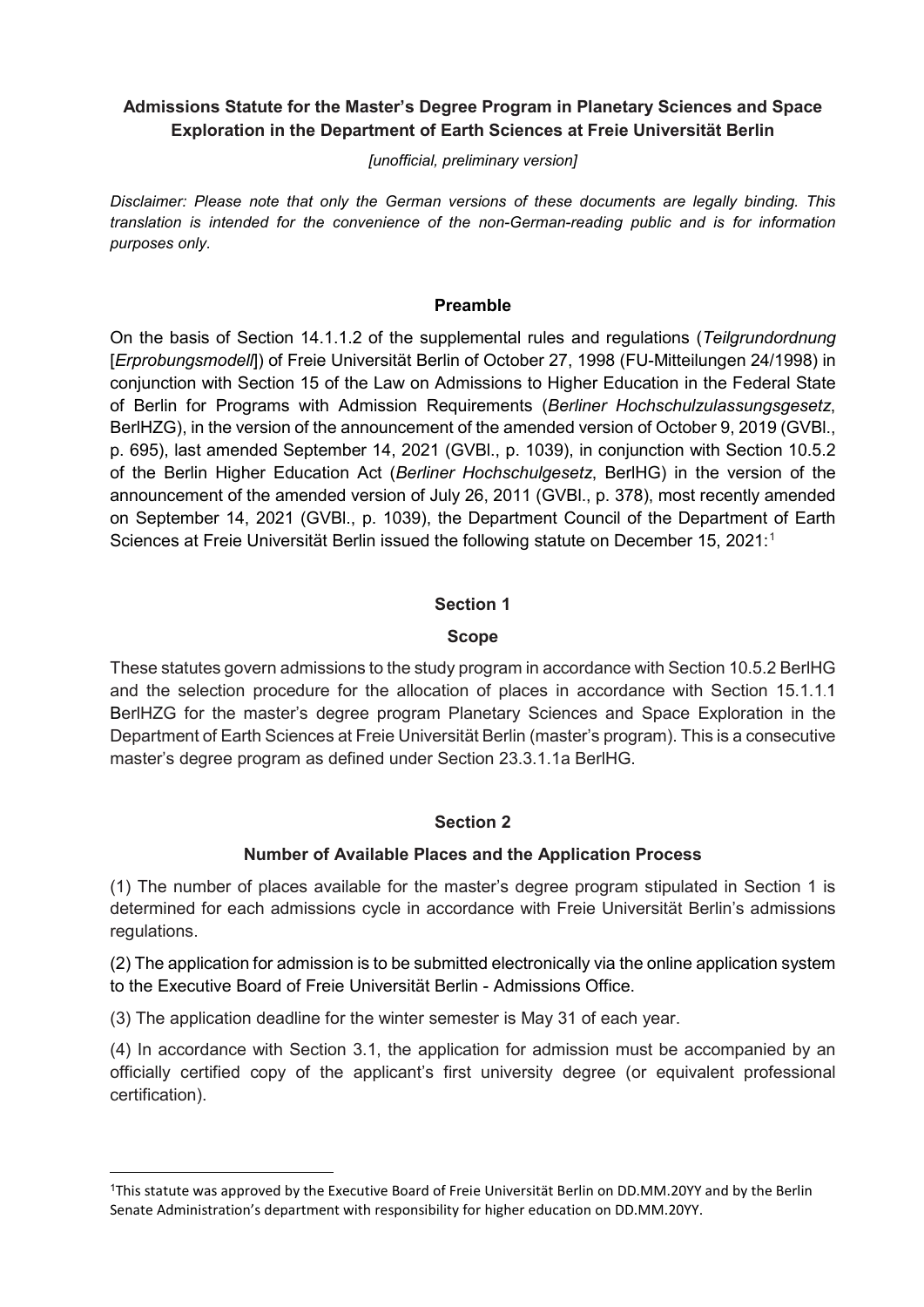(5) Applicants can still submit their application to the master's degree program even if they do not have the university degree referred to below in Section 3.1 because certain assessment results are not yet available, as long as there is reason to believe, based on the applicant's record and especially their previous performance in examinations, that the university degree referred to in Section 3.1 will be completed before the master's degree program begins and that the requirements stipulated in Section 3.2 are also fulfilled by the relevant deadline. This expectation is fulfilled in particular if at least two-thirds of the total coursework has been evaluated, the registration for the final thesis project has been submitted, and the work schedule for the thesis has been set so that it can be completed in due time before the start of the master's program. The applicant's grade point average will be considered as part of the application and factors into the selection process. The grade point average is based on the applicant's previous performance in academic examinations as reflected in their current transcript, which they should submit with the application. In this case, the result of the university degree is irrelevant.

(6) Freie Universität Berlin has no obligation to investigate the facts of a case on its own initiative (*ex officio*).

## **Section 3**

## **Admission Requirements**

(1) Admission to the master's degree program requires a higher education degree or professional qualification from a German or comparable non-German institution in the natural sciences or engineering sciences for which at least 36 credit points (CP) were awarded in the area of geosciences, biology, physics, chemistry, mathematics, or computer sciences, including at least 8 CP in the area of physics and at least 10 CP in the area of mathematics and/or statistics.

(2) Applicants who have completed their university degree at an institution where English was not the teaching language must demonstrate proficiency in English to at least the B2 level of the Common European Framework of Reference for Languages (CEFR) or equivalent.

(3) Applicants are exempted from providing proof of German language skills.

(4) The examinations committee is responsible for determining the equivalence of any documents submitted. Upon request, documents can also be evaluated for equivalence outside of an ongoing application process.

#### **Section 4**

#### **Quotas, Selection Criteria, Organizational Aspects**

(1) 80 percent of the study placements that are still available after the preliminary quotas have been fulfilled will be allocated according to the selection process as outlined in this document (higher education quota). 20 percent of the study placements will be allocated under Section 15.1.1.2 BerlHZG. 5 percent of the study placements are reserved for the quota stipulated in Section 15.1.3 BerlHZG.

(2) Candidates are selected for the master's program in line with the following criteria:

1. The level of qualification as demonstrated by the applicant's academic performance in their previous degree program (Section 15.2.1.1 BerlHZG)

2. A weighting of the subject or subjects studied as part of the previous degree program that can indicate the candidate's motivation and suitability for the degree for which they are applying (Section 15.2.1.4 BerlHZG),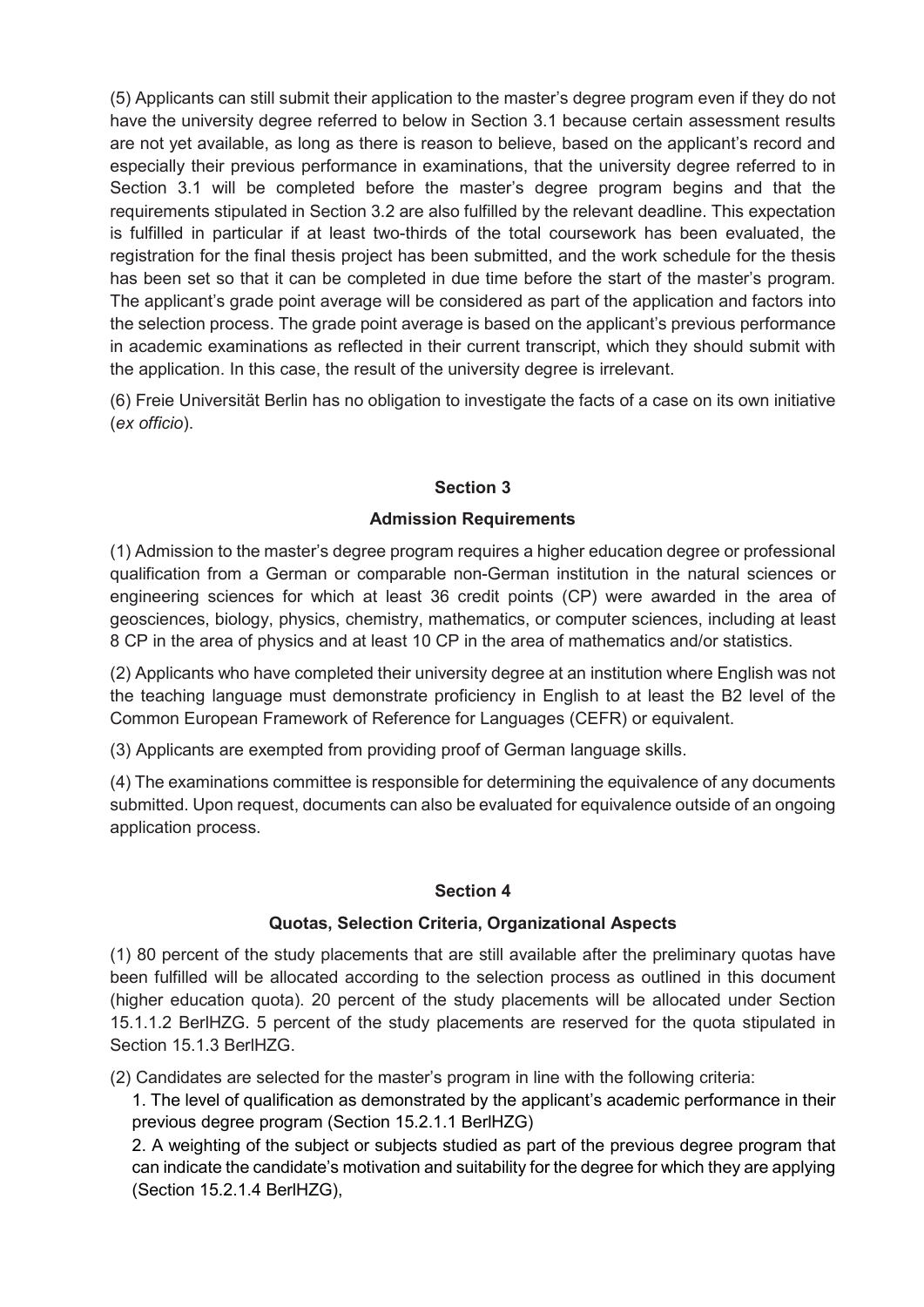3. Other qualifications acquired outside of a university degree program (Section 15.2.1.5 BerlHZG).

4. The result of an interview with the applicants, which should provide information about their motivation and qualification for the Master's program (Section 15.2.1.6 BerlHZG).

(3) In the selection process, selection points will be awarded under the criteria defined at Sections 4.2.1 to 4.2.4 above. The maximum number of points that can be awarded is 120.

(4) A maximum of 60 selection points can be awarded under Section 4.2.1 of this statute in relation to the average grade stated on the degree certificate for the candidate's previous degree program. The points for each average grade are listed in the appendix to this statute.

(5) A maximum of 20 selection points can be awarded under Section 4.2.2 of this statute. Of these, 10 selection points can be awarded once only for examinations and coursework in English for which at least 20 CP were obtained and 10 selection points once only for examinations and coursework in the area of planetology and/or remote sensing for which at least 10 CP were obtained.

(6) 10 selection points can be awarded under Section 4.2.3 of this statute for practical work (e.g., as part of a voluntary internship) in the area of planetology and/or remote sensing where the practical work amounted to at least 150 hours.

(7) The interview according to section 4.2.4 is held by the admission officers according to section 4.8. It is not public and lasts approx. 10 minutes per applicant. Applicants will be invited to the interview by one of the admission officers in writing, stating the time and place. The invitation is sent in time if it is sent at least 5 working days before the interview. A protocol is made of the interview, which contains the essential reasons for the assessment of the applicant. Depending on the established motivation and qualification, up to 30 selection points are awarded as follows:

- 1. excellent suitability = 30 selection points,
- 2. very well suited = 24 selection points,
- 3. well suited = 18 selection points,
- 4. suitable = 12 selection points,
- 5. conditionally suitable = 6 selection points or
- 6. not suitable  $= 0$  selection points

(8) At least two admissions officers will be appointed to supervise the selection process. The officers are to be appointed by the dean of the Department of Earth Sciences at Freie Universität Berlin on behalf of the Executive Board of Freie Universität Berlin. Both officers must be authorized examiners for the master's degree program and must be employees of Freie Universität Berlin with Freie Universität as their main employer. The positions may not be filled by substitutes or replacements.

# **Section 5**

#### **Admission Decision**

(1) The final admission decision is made by the Executive Board - Admissions Office on the basis of the outcome of the selection process.

(2) The selected candidates receive a formal notification of admission stating the deadlines for their written acceptance and enrollment. Should a candidate fail to meet this deadline, their place will be awarded to the applicant who is next on the ranking list.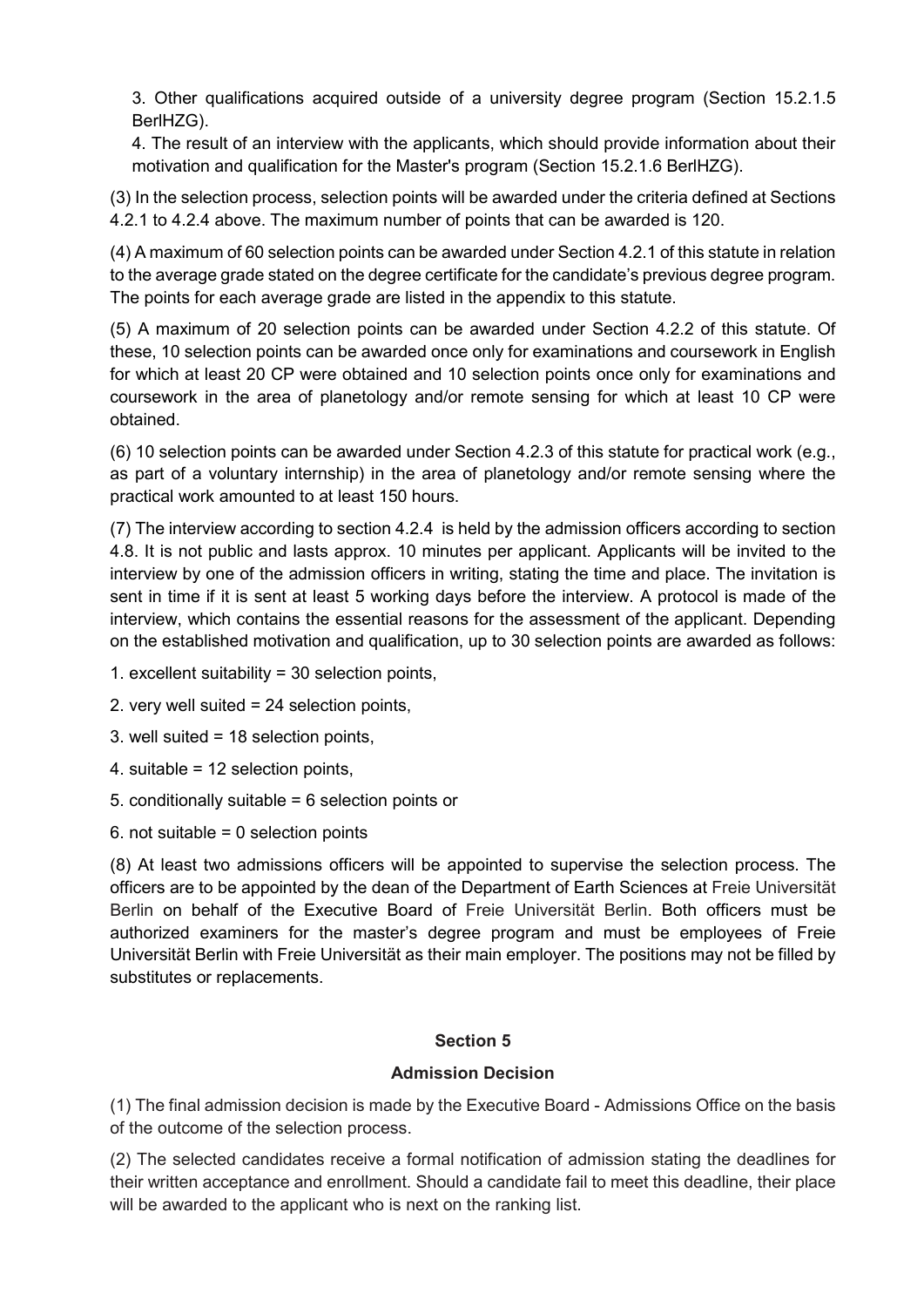(3) Candidates selected on the basis of a transcript receive a conditional admission and can enroll initially for the first semester only. Generally, they may enroll permanently thereafter provided that they submit proof that they have completed their first degree as set out in Section 3.1 by the end of the first subject semester together with proof of meeting any further requirements in relation to said degree as set out in Section 3.2. If such proofs are not furnished by the stated deadline, their admission to the program will lapse.

(4) Candidates who are not admitted to the program will receive notification that they have not been selected together with the grounds for the decision.

(5) All documents submitted as part of the application process must be retained until the admission decision is finalized. Should any legal proceedings ensue in relation to the application and decision process, the documents must be retained until a legally binding decision has been made.

#### **Section 6**

## **Entry into Force**

This statute shall enter into force on the day after its publication in the official bulletin of Freie Universität Berlin (*FU-Mitteilungen, Amtsblatt der Freien Universität Berlin*).